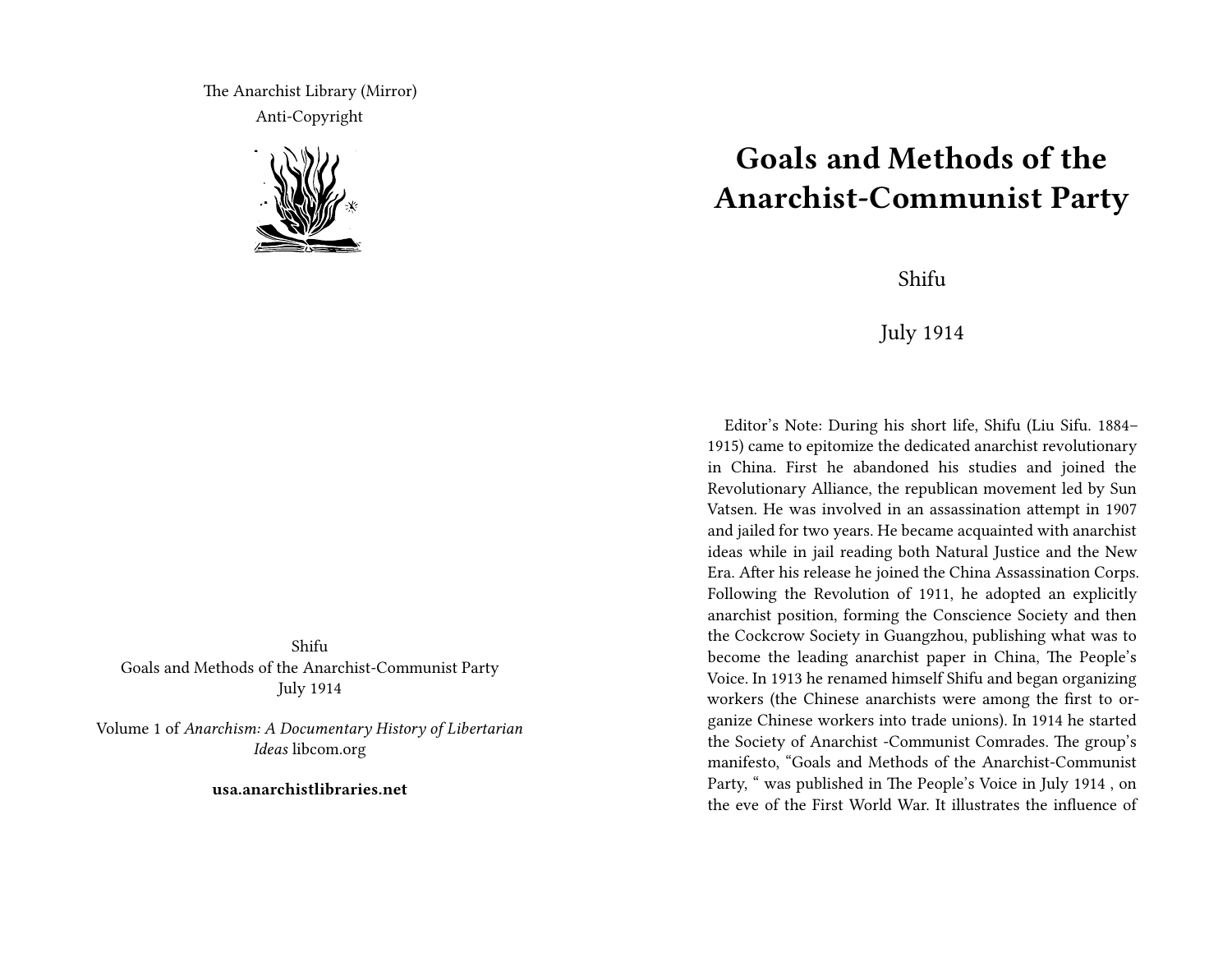Kropotkin among the Chinese anarchists, not only in respect to anarchist communism, but also in relation to his concept of "mutual aid "(Selection 54). Shifu died of tuberculosis in 1915 , but The People's Voice continued publishing until 1922, and many of Shifu's comrades went on to play a prominent role in the Chinese anarchist movement. This translation is by Edward S. Krebs, author of the definitive biography of Shifu: Shifu, Soul of Chinese Anarchism (Lanham: Rowman & Little field, 1998).

WHAT IS THE ANARCHIST-COMMUNIST PARTY? What are the goals of the Anarchist-Communist Party? Here they are in simple and direct language:

- 1. All the important items of production-land, mines, factories, farming tools, machinery, and the like-will be taken back and returned to the common ownership of society; the right of private property will be eradicated, and money will be abolished.
- 2. All the important items of production are things common to society, and those involved in production may use them freely. (For example, those who farm may freely use land and the tools of cultivation, and will not need to rent from a landlord as at present, or be used by a landlord; those in industry may freely use the machinery in factories to produce goods and will not be employed by factory owners as at present.)
- 3. There will be no classes of capitalist and labourer; everyone should engage in labour. (Such careers as agriculture, construction, communications, education, medicine, child care, and all other kinds of effort in which humankind is involved for livelihood, all these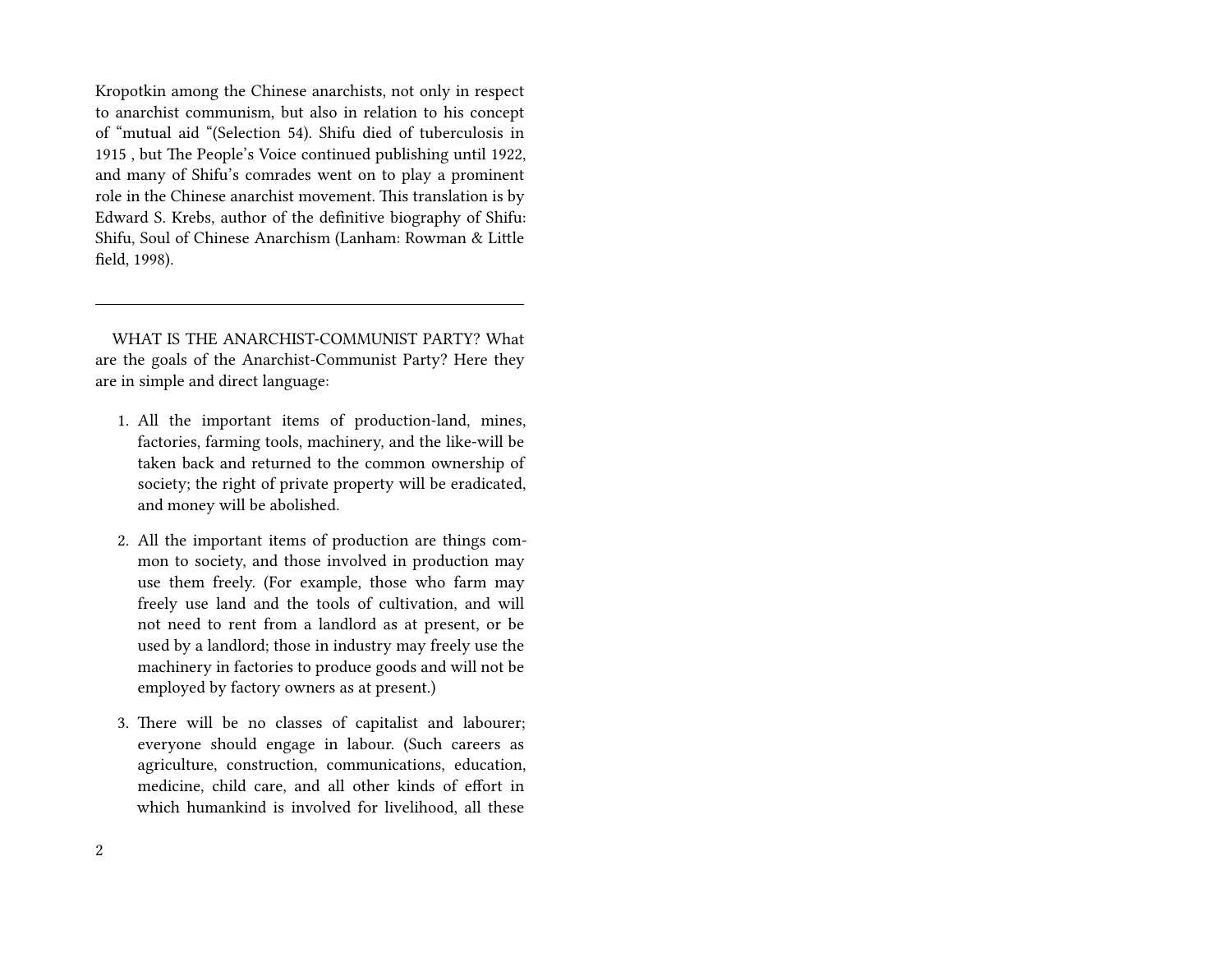are labour.) Each person recognizing what he or she is suited for and able to do, will work freely without oppression or limitation.

- 4. The products of labour-food, clothing, housing, and everything else that is useful-all are the common possessions of society\_ Everyone may use them freely, and everyone will enjoy all wealth in common.
- 5. There will not be any kind of government. Whether central or local, all government organizations will be abolished.
- 6. There will be no armies, police, or jails.
- 7. There will be no laws or rules.
- 8. All kinds of public associations will be organized freely in order to reform all kinds of work and manage all aspects of production so that we may provide for the masses of people. (For example, those adept at farming can unite with their comrades and organize an agricultural society, and those adept at mining can organize a mining society.) These public organizations will range from the simple to the complex. These will be organized by the workers in each kind of work, and there will be no leaders or managers. Those who take these responsibilities will also be seen as workers, and they will not have the authority to manage others. In these associations there will also be no statutes or regulations to restrict people's freedom.
- 9. The marriage system will be abolished; men and women will unite freely. The offspring will be cared for together in public hospitals. The sons and daughters born will receive care in public nurseries.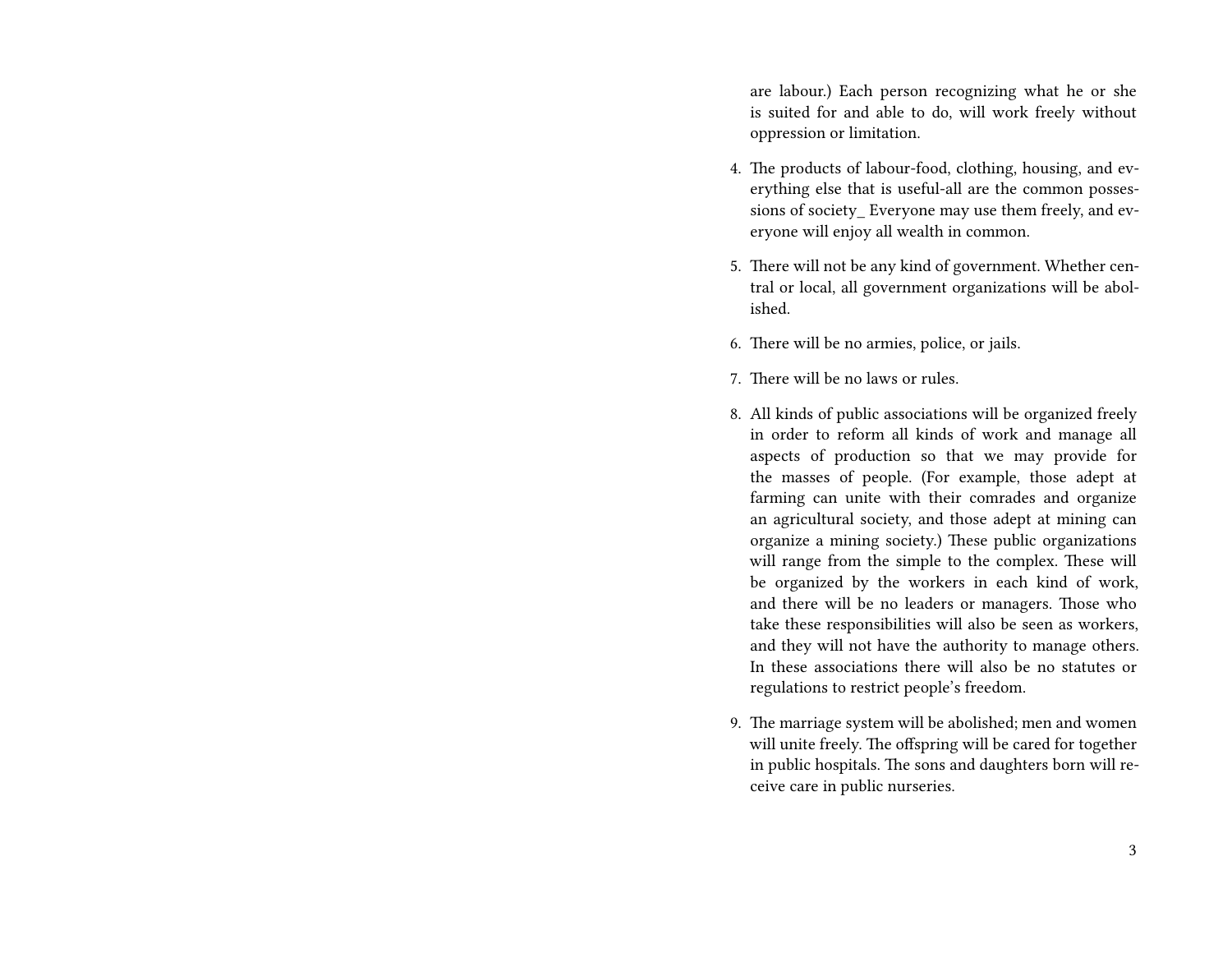- 10. All the youth will go to school and receive an education, from the age of six to the age of twenty or twenty-five. Both males and females should attain to the highest level of learning according to their abilities.
- 11. Both men and women will devote themselves to labour after completing their education until the age of fortyfive or fifty. After this they will retire to a public old people's home. All who are sick or have other health problems will be examined and treated in a public hospital.
- 12. All religions and creeds will be abolished. As to morality, people will be free, with no duties or restrictions; this will allow the natural morality of "mutual aid" to develop freely to its fulfillment.
- 13. Each person will work two to four hours at most every day. In the remaining time each day, people will be free to study science in order to help with the progress of society. For recreation they may pursue the fine arts and the practical arts in order to develop their individual physical and mental powers.
- 14. In schools and education we will select a suitable international language so that the different languages and literatures of each nation will gradually be eliminated, and the far and the near, the east and west, will have no boundaries at all.

The above also are some of the methods that our party uses to achieve our goals. If we wish to achieve such goals, we need to use the following methods:

1. Use newspapers, books, lectures, schools, and other methods to spread our ideas among the common people so that a majority of them will understand the promise and fullness of our principles and the beauty of social proclaimed. The tide of anarchism will then burst forth and rise. We vow that the common people of East Asia will awake from their dreams and rouse themselves with urgency, and we trust that they will not linger on in backwardness.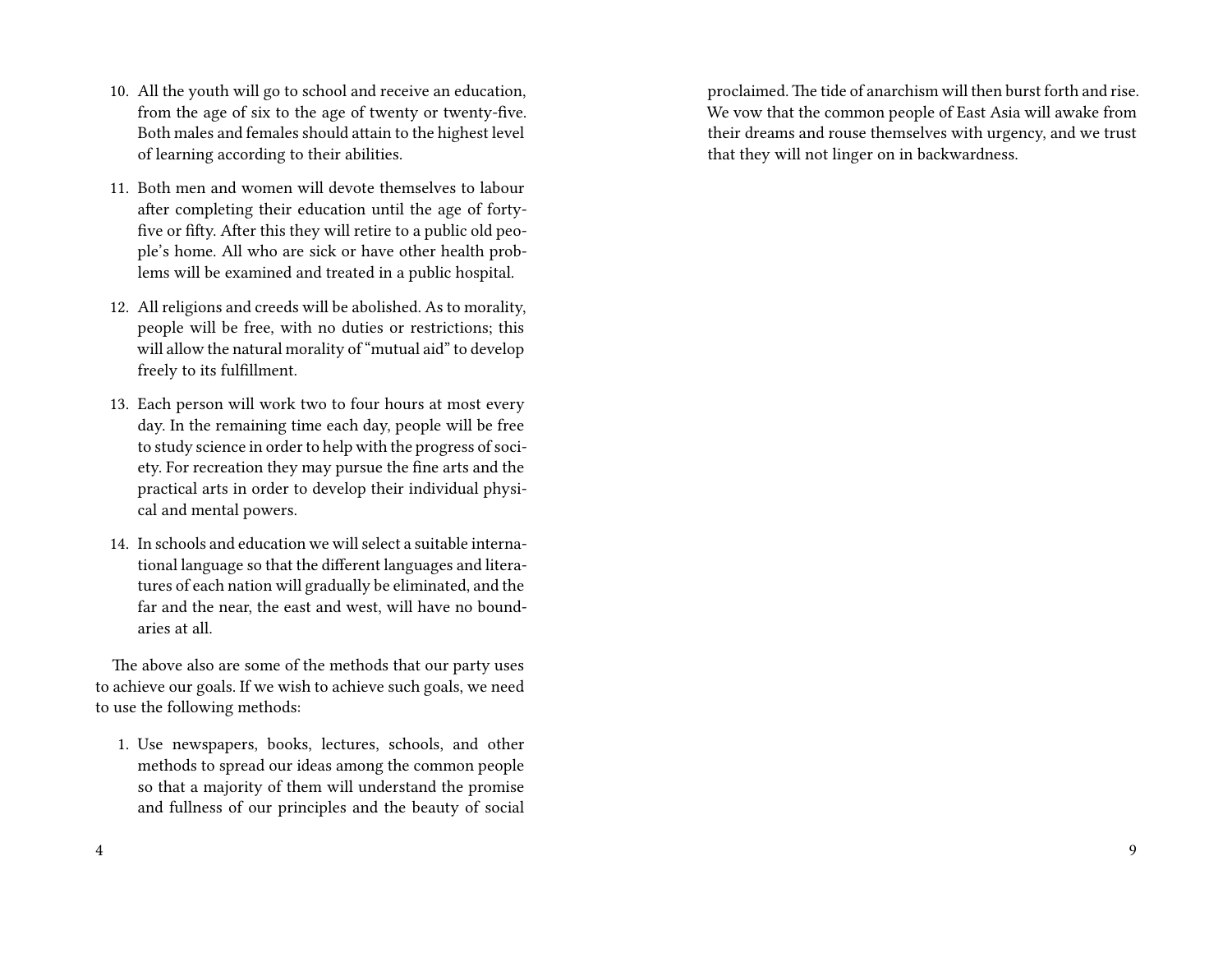is not long until the worldwide revolution! It is even more satisfying to realize that, except for the capitalists, in European society there are only workers. Today the great principles of socialism and anarchism are already deeply implanted in the minds of the workers' parties, and in the activities of workers' parties in recent years we already see the incipient emergence of anarchism. Governments look to their armies to take care of things, but in the militia organizations of every country you have those who in ordinary times are the workers! Thus over the past several years when governments sought to put down strikes, the troops would not obey the commands to disperse them, or they would put down their arms and join the workers: they would not attack their brothers and friends on behalf of the government. And so when the great revolution begins one day soon, the soldiers also will rise up against the government-of this we can be sure. What do we have to fear from flesh-eating governments and capitalists?! As to the current situation in China, although the propagation of our principles really is not as broad as in Europe, if we and our comrades in East Asia can bring together all our planning and all our strength and sacrifice for about twenty years, giving all our effort to propaganda, I will dare to say that our ideas will be spread throughout the East Asian continent. At that time our progress in Europe will be even more difficult to imagine. The time of realization is surely something we ourselves will see; do not think it is an ideal that cannot be realized.

Alas, war clouds fill every part of Europe, and millions of workers are about to be sacrificed for the wealthy and the nobility. The evils of government have come to this and now are totally revealed! The day when hostilities cease will be the day when the death sentence for government and the capitalists is

organization in the future, and know that labour is man's natural duty and mutual aid his inherent virtue.

- 2. During the period of propaganda, all should consider the circumstances of time and place to make use of two sorts of methods: first, resistance, such as refusal to pay taxes or to participate in military service, strikes, boycotts, and similar actions; second, disturbances, including assassination, violence, and the like. These two methods for opposing authority and extending our principles in order to hasten the tide of revolution, spreading it far and nearare ways to speed and strengthen propaganda.
- 3. The great people's revolution is the fulfillment of propaganda; the masses will set off an incident, overthrowing government and the capitalists, and rebuilding a proper society.
- 4. The great people's revolution is a great world revolution. Our party will unite in all countries, not just one country at a time. The present is the period of propaganda: all our comrades should pursue these methods as appropriate to the places where they are and to the strength at their disposal. Then when the opportunity is ripe, the great world revolution will commence, probably starting in Europeperhaps in France, Germany, England, Spain, Italy, Russia or one of the other nations where propaganda has already become extremely widespread. One day the triggering incident will occur, perhaps with several countries rising together, or perhaps in just one country; then other countries will hear of it and all respond. Labour unions will strike, and armies will lay down their arms. The governments of Europe will be toppled one after another. In North and South America and in Asia, our party will join in and rise up. The speed of our success will be unimaginable. In China today, nothing is more impor-